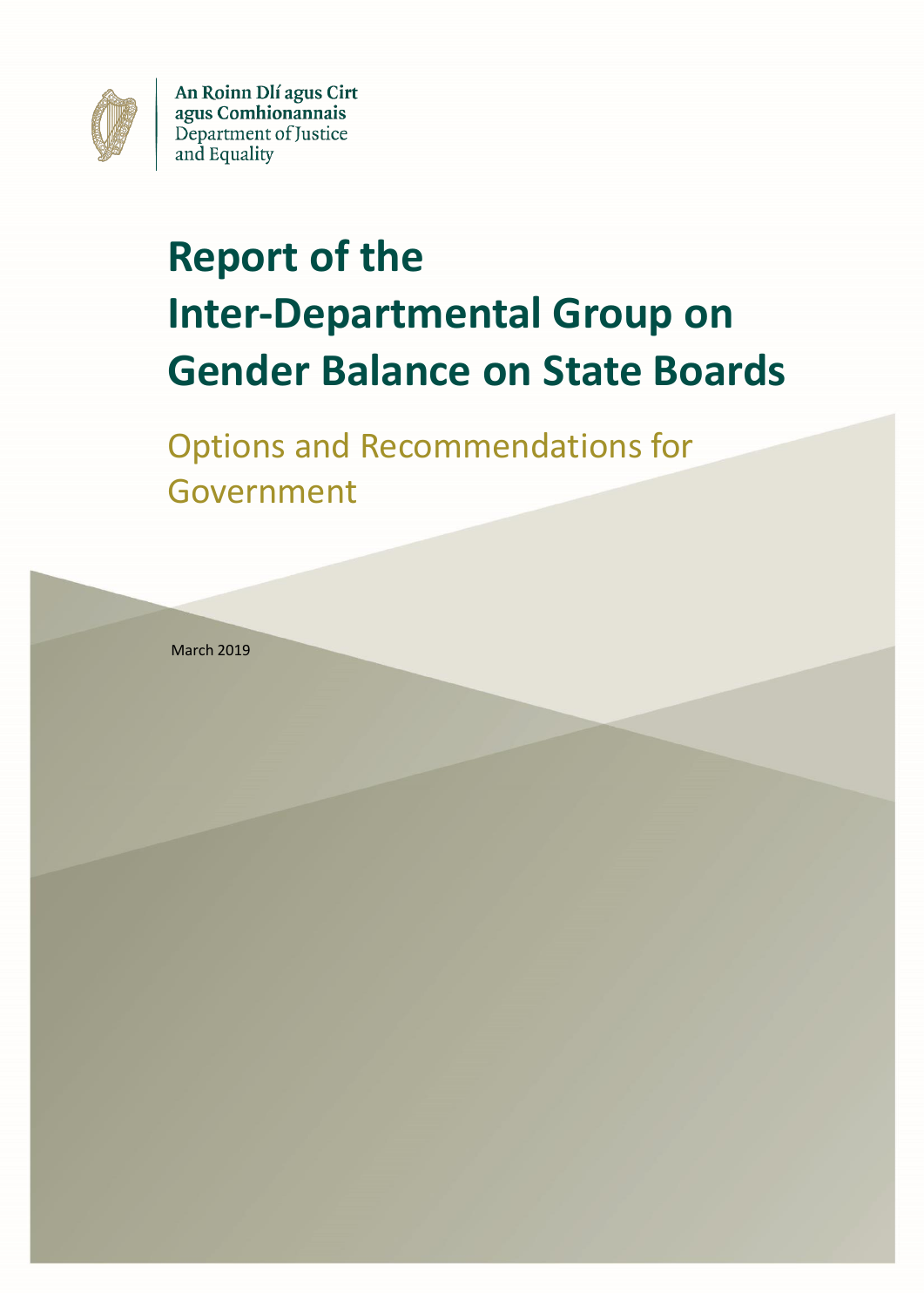# **Contents**

| <b>Section 1. Introduction</b>                                                         | 3                                                 |    |
|----------------------------------------------------------------------------------------|---------------------------------------------------|----|
| 1.1                                                                                    | Background                                        | 3  |
| 1.2                                                                                    | <b>Terms of Reference</b>                         | 4  |
| 1.3                                                                                    | Membership of the Inter-Departmental Group        | 5  |
| 1.4                                                                                    | Approach                                          | 5  |
| 1.5                                                                                    | Work already being undertaken by PAS              | 6  |
|                                                                                        | <b>Section 2. Conclusions and Recommendations</b> | 8  |
| 2.1                                                                                    | Introduction                                      | 8  |
| 2.2                                                                                    | Conclusions                                       | 8  |
| 2.3                                                                                    | Recommendations                                   | 9  |
| Annex A                                                                                |                                                   | 13 |
| Table: Gender Balance on State Boards 1995-2018<br><b>Appendix I: Outline Workplan</b> |                                                   |    |
|                                                                                        |                                                   |    |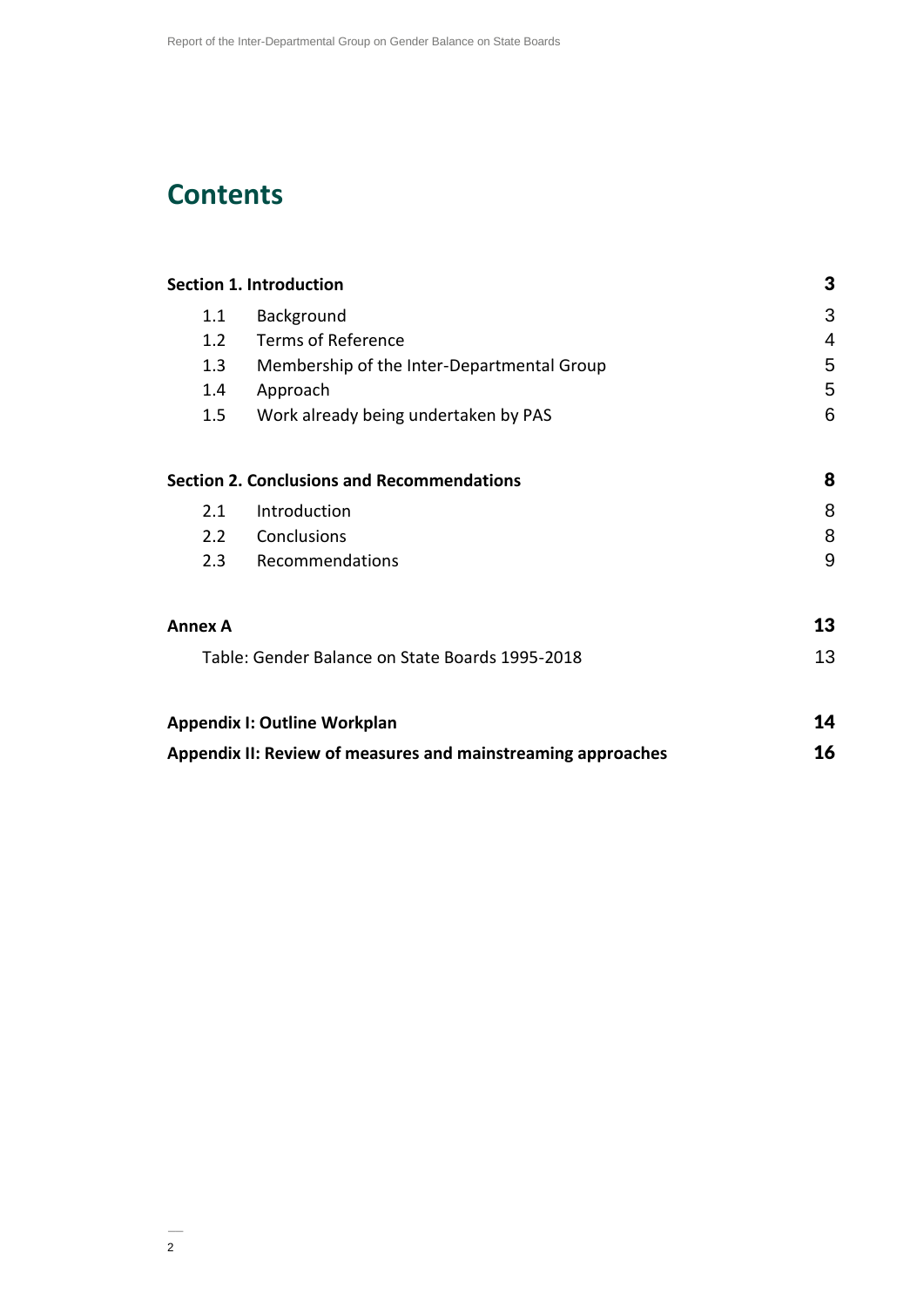# **Section 1. Introduction**

### **1.1 Background**

In 2011 the Government introduced new arrangements to increase openness and transparency in the selection of appointees to State Boards. Under these arrangements expressions of interest were to be sought where a vacancy arose on the Board of a State body, with vacancies advertised on the relevant Department's website or by the independent Public Appointments Service (PAS). In order to support the new approach, the website portal www.stateboards.ie was created by PAS to offer a single dedicated point of contact for Government Departments to assist in the selection procedures for members of State Boards.

Building on this initiative, the Government in 2014 decided that the Minister for Public Expenditure and Reform should prepare guidelines for appointments to State Boards setting out requirements which would apply to all State Board appointments. These guidelines incorporate the long standing target to achieve 40% representation of women and of men on State Boards.

This target was also reflected in the Programme for a Partnership Government, which commits to every State Board reaching the 40% target. It is also included in the National Strategy for Women and Girls 2017-2020, launched in May 2017, where advancing women's leadership in a wide range of areas, including on the Boards of State bodies, is one of the priorities to be pursued.

The Strategy includes two actions which aim to achieve gender balance on State Boards, as follows:

- Action 4.7 requires all Government Departments and State Agencies, together with the Department of Justice and Equality and PAS, to implement measures aimed at accelerating progress towards the target of 40% representation of each gender on all State Boards. Such measures may include engagement with external nominating bodies and awareness raising among eligible groups of women. The actions taken should be reported to DJE on an annual basis, highlighting the proportion of boards under the Department's aegis for which the target has been met.
- Action 4.8 requires the Public Appointments Service and the Department of Public Expenditure and Reform to consider the gender impact of the new arrangements for appointments to State Boards and report annually on the stateboards.ie website on the effectiveness of the process in ensuring an increase in participation by women on State Boards.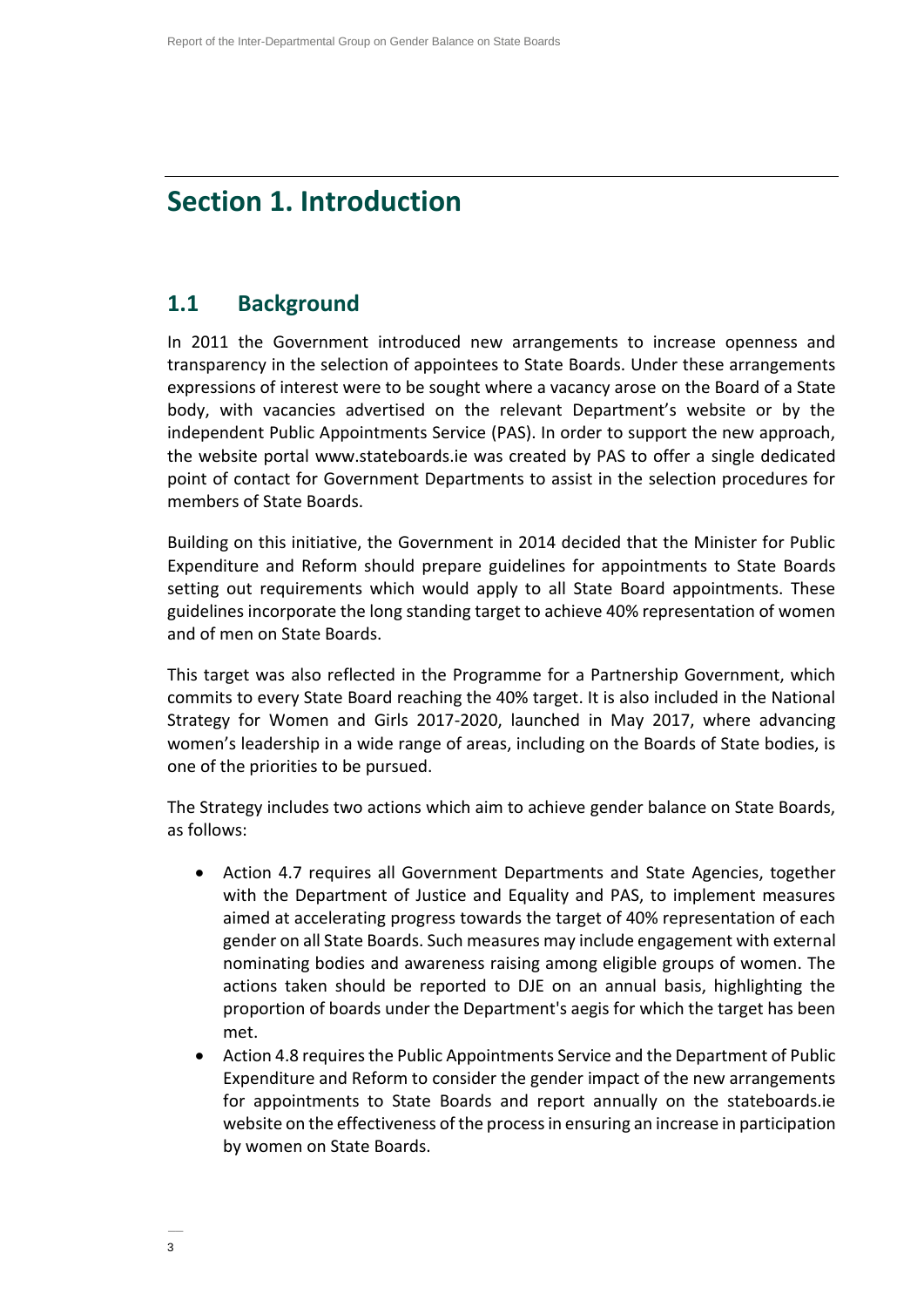Significant progress has been made as a result of the Government's decision in 2014. By July 2018, the average gender balance across all State Boards stood at 40.7% female and 59.3% male members. However the target was met in respect of only 48.9% of individual boards.

With a view to accelerating progress in achieving this target, the Government agreed at its meeting of 11 December 2018 to the convening of an inter-departmental group to identify and report on best practices which could be adopted across Government. The Group would be chaired by the Department of Justice and Equality and include Departments which are on the National Strategy for Women and Girls Committee and have boards under their aegis, and the Public Appointments Service (PAS). It was intended that the group would report by the end of March 2019. The Ministers would then bring the report to Government with recommendations on actions to be taken by Government departments and agencies and an accompanying implementation plan.

**"Gender balance will not be achieved on State Boards unless a climate is created in each sector where both women and men feel encouraged to apply. Minister Flanagan and I believe there is merit in examining what constitutes best practice in this area and spreading it throughout Government. This interdepartmental group will consider measures including those highlighted in the National Strategy for Women and Girls, identify best practice and consider how to mainstream such practice."** Minister Stanton, 17/12/2018

# **1.2 Terms of Reference**

The purpose of the Inter-Departmental Group and the timeframe for conclusion of its work were set out in its terms of reference, as follows:

The Inter-Departmental Group will

- identify best practices (whether already in use in Departments or not) aimed at accelerating progress towards the target of 40% representation of each gender on all State boards, considering measures mentioned in Action 4.7 of the National Strategy for Women and Girls such as engagement with external nominating bodies and awareness raising among eligible groups of women;
- consider how such practices could be mainstreamed across Government Departments and public bodies;
- recommend actions in respect of those practices that could be taken by Government Departments and public bodies; and
- propose an implementation plan to give effect to its recommendations.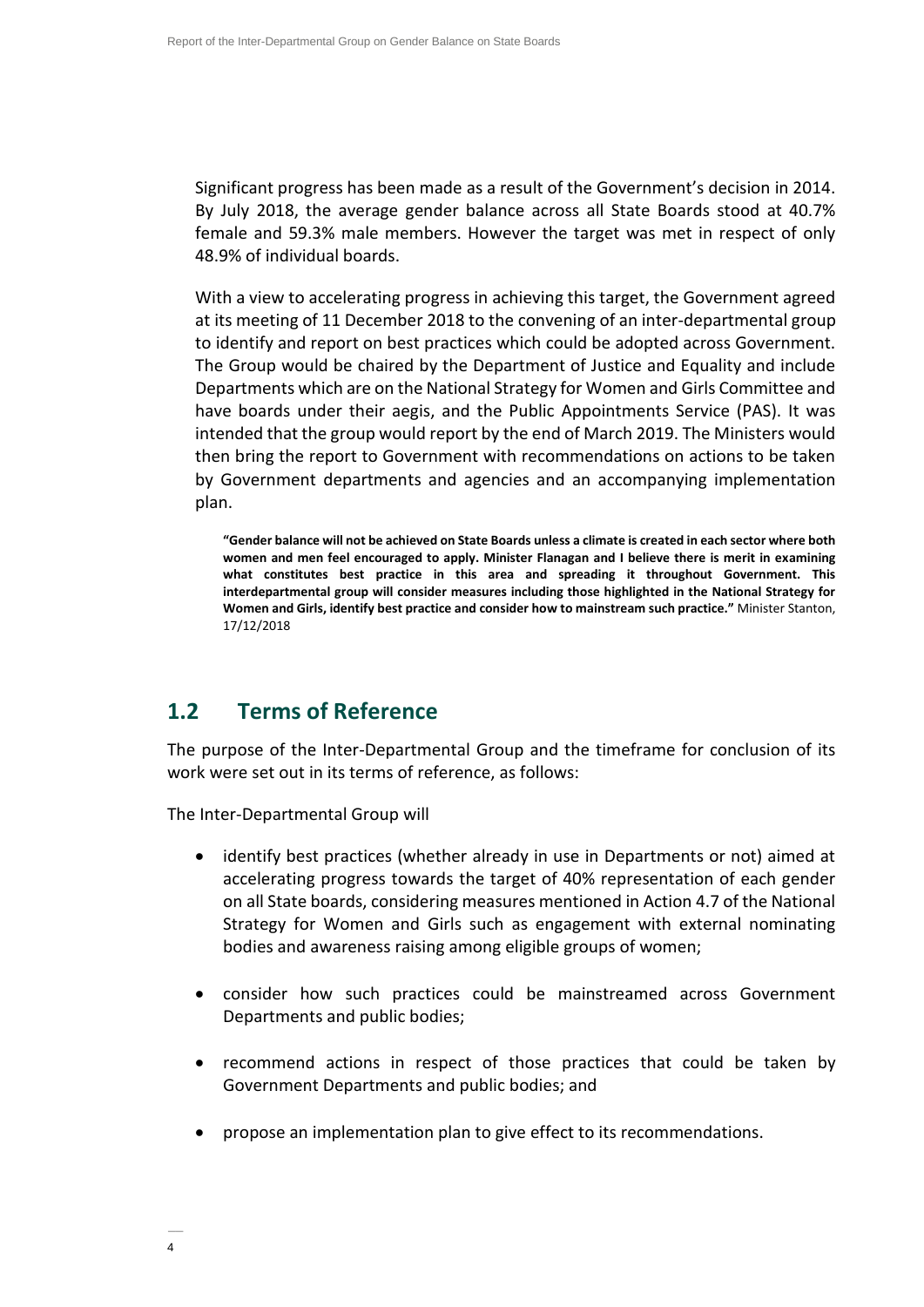The Inter-Departmental Group will conclude its work and report with its conclusions to Minister Flanagan and Minister of State Stanton by end March 2019.

# **1.3 Membership of the Inter-Departmental Group**

The following Departments are represented on the Group at senior official level:

- Department of Agriculture, Food and the Marine
- Department of Communications, Climate Action and Environment
- Department of Children and Youth Affairs
- Department of Culture, Heritage and the Gaeltacht
- Department of Education and Skills
- Department of Employment Affairs and Social Protection
- Department of Finance
- Department of Health
- Department of Housing, Planning and Local Government
- Department of Justice and Equality
- Department of Public Expenditure and Reform
- Department of Rural and Community Development
- Department of Transport, Tourism and Sport
- Department of Business, Enterprise and Innovation
- The Public Appointments Service.

### **1.4 Approach**

The Inter-Departmental Group was convened and held its inaugural meeting on 13 February 2019 in the Department of Justice and Equality. The workplan agreed and pursued by the Group over the course of two meetings followed by written procedures, is set out at Appendix I below.

At its first meeting, the Inter-Departmental Group reviewed provisional statistics, as of 31 December 2018, on the gender balance on State Boards. A summary is provided at Annex A. It was evident that concerted efforts were being made to establish gender balance representation on Boards. The increase in the average female representation to 41.5% was welcomed. However it was noted that the proportion of individual boards meeting the target had fallen to 47.6% of boards from 48.9% when the previous survey was conducted in July 2018. It was noted also that the representation of women among board chairs lagged behind the percentage of female board members, with 29.8% of serving chairs being women.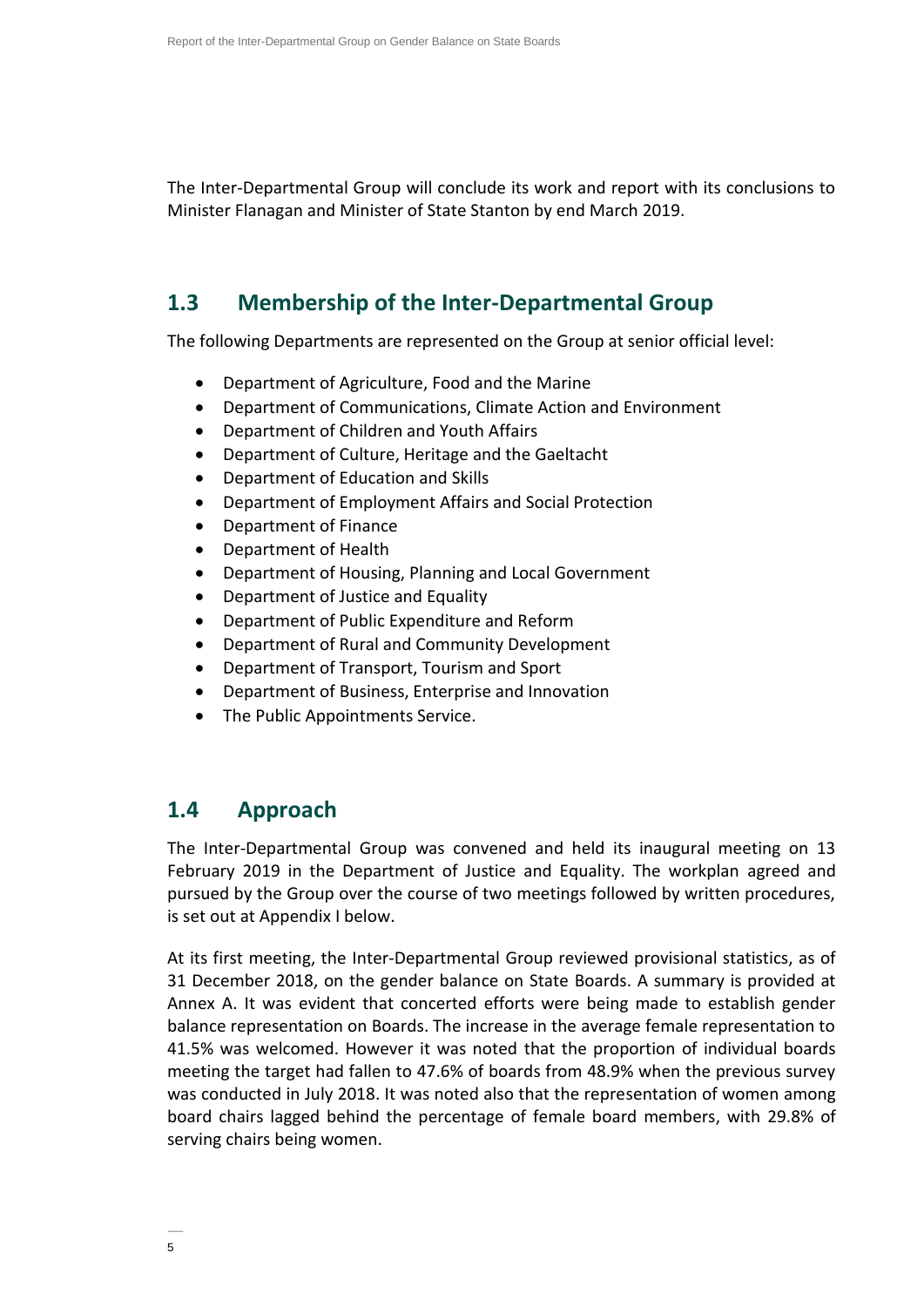The Inter-Departmental Group concluded that, in general, the PAS process appeared to be functioning well. To date in excess of 6,000 people had registered with PAS to receive alerts when board member vacancies were advertised and 51% of 203 appointments made through this process in 2018 went to female candidates and 49% to male candidates. Men and women were not equally represented among applicants, with only 32% of applications received from women<sup>1</sup>. The Inter-Departmental Group identified this gap as a matter to be addressed.

Overall, women were appointed to 38.3% of 269 appointments made in the period July to December 2018. In addition to appointments made through the PAS process, board members are reappointed, appointed ex-officio and appointed on the nomination of external bodies. As the representation of women among such appointments is, on average, lower than appointments made through the PAS process, these were also flagged for attention.

Four key themes emerged from discussion, and these provided a focus for the Inter-Departmental Group's subsequent work:

- Measures were needed to encourage women to apply for Board positions in greater numbers.
- The Inter-Departmental Group would consider ways to encourage consideration of gender representation in appointing board members and chairpersons.
- Low representation of women among candidates put forward by nominating bodies and among ex-officio appointments needed to be addressed.
- The Inter-Departmental Group would also consider ways to encourage further engagement by Departments with nominating bodies with a view to increase the diversity and skills mix more broadly on State Boards, which indirectly could contribute to greater gender balance.

The Inter-Departmental Group identified a broad range of possible interventions to address one or more of these themes. These suggestions were discussed at its second meeting, held on 28 of February. An overview of these possible measures is set out at Appendix II.

The Inter-Departmental Group's recommendations are set out at Section 2.

### **1.5 Work already being undertaken by PAS**

The Public Appointments Service (PAS) which operates under the Guidelines on Appointments to State Boards has played a positive role, with the PAS process achieving

l

**<sup>1</sup>** State Board Activity 2018, PAS, accessed at

https://www.publicjobs.ie/restapi/documents/State\_Boards\_Activity\_2018.pdf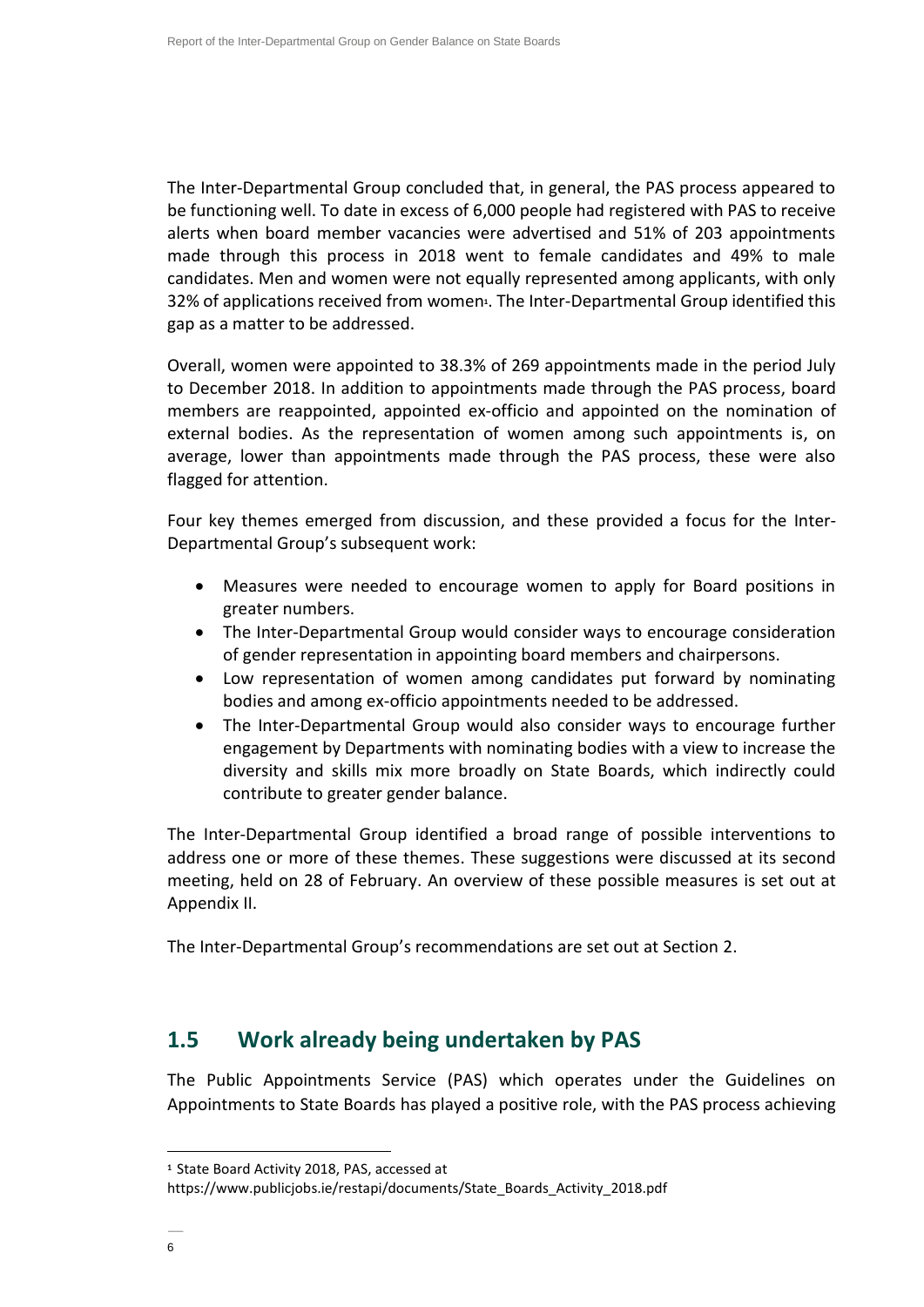51% of appointments to female candidates in 2018 and 53% since the establishment of the process in 2014. The PAS focuses on meeting the Government request for greater openness in the appointment process and increased transparency in the selection of eminently qualified appointees for State Board positions, to support the relevant Minister in making appointments to State Boards under their remit.

This has been achieved through close collaboration among the State Board Liaison Officers (SBLOs), the line managers, and Assistant Secretaries within the Government Departments with the PAS State Boards team. An important component in the assessment of candidates for State Agencies has been the development of Assessment Panels to include diverse, highly qualified representatives of all industry sectors across, public, private and civil society.

The PAS State Boards process is constantly evolving, developing stronger recognition of the State Boards brand in key sectors with a focus on gender and regional representation across candidate pools. As a direct result of this engagement process, we have seen an increase in the number of women applying for vacancies on State Boards. In fact, the current applicant pool of 32% of female applications in 2018, demonstrates the success of actively engaging with female candidates and is a good representation of attracting women at all levels across public and private industry. In Ireland, women currently make up 18.1% of Directors of Irish registered ISEQ20 companies. Although higher, the EU average of 26.2% for large publicly-listed companies is still low.

Building on the success of the PAS State Boards process, consideration should be given to the following:

- Targeting specific groups, e.g. Career Returners, Women in Technology, Women in Science, Technology, Engineering, Mathematics (STEM).
- Time commitments (including monthly meetings and sub-committee involvement) can be quite onerous especially those with family commitments. Allowing for video conferencing or time flexibility is attractive and should be highlighted at application stage.
- When applying, knowing that once appointed, coaching/mentoring is available can provide enormous support to female applicants.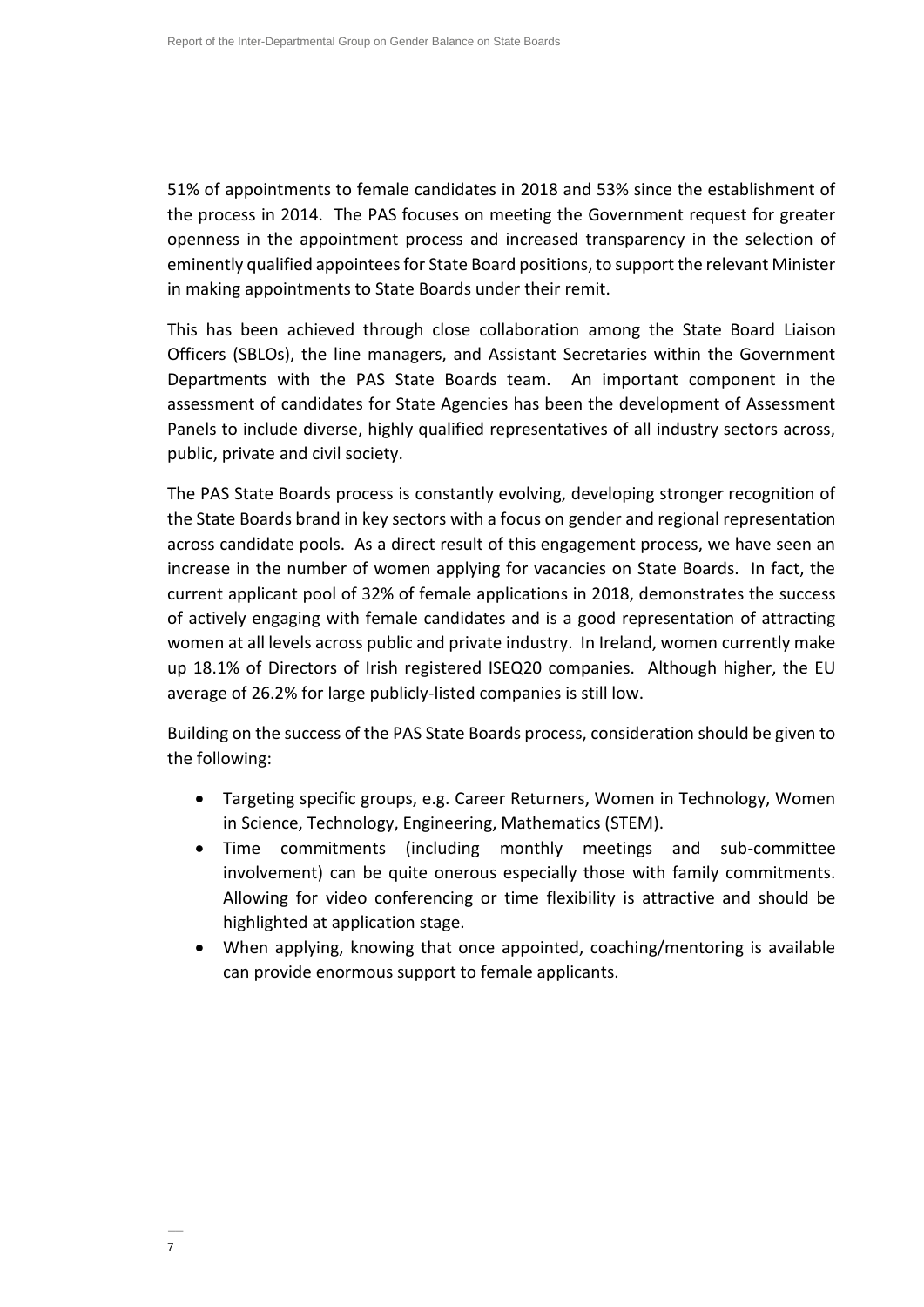# **Section 2. Conclusions and Recommendations**

## **2.1 Introduction**

The terms of reference set for the Inter-Departmental Group focused on identifying practical steps to improve gender balance on State Boards. The Group were conscious of the structural issues that may influence decisions to apply for or to appoint a candidate to a State Board. Women continue to be under-represented in the leadership cadres of public and private sector organisations which continues to be the primary pool of candidates for State Boards. They are similarly under-represented in the STEM, transport and agriculture sectors from which candidates for some State Boards are drawn. More generally, they are competing against those with incumbency advantage - the person with existing State Board or equivalent experience will find it easier to demonstrate that he or she has the necessary experience to warrant being appointed to a State Board. The Inter-Departmental Group were also conscious of wider issues such as the barriers constituted by women's caring responsibilities or by stereotypical assumptions which influence decisions regarding suitability for leadership roles.

The Inter-Departmental Group agreed that a focus on practical measures and targeted action directed at the composition of State Board membership will achieve more widespread gender balance in the shorter term. Some State Boards are currently governed by legislative provisions which include safeguards for balanced gender representation, and it was agreed that this approach represents an effective practice to be taken into account in the future. In the shorter term, the Inter-Departmental Group considered that a combination of governance changes and policies aimed at increasing awareness of diversity issues at Board level and among nominating bodies would yield results.

### **2.2 Conclusions**

The Inter-Departmental Group on Gender Balance on State Boards concludes that targeted actions by Government Departments, external nominating bodies, the Public Appointments Service and by chairs and members of State Boards should enable all State boards to achieve the 40% target for gender balanced Board membership.

The Inter-Departmental Group considers that the appointments system currently being operated by the Public Appointments Service (PAS) has been effective in promoting better gender balance in appointments to State Boards. PAS's focus on developing awareness of Board opportunities among potential female candidates and on engaging in proactive outreach to broader networks of eligible women is considered key to the process of increasing the number of applications for Board positions from qualified female candidates. Equally, the support provided by PAS to Departments on candidate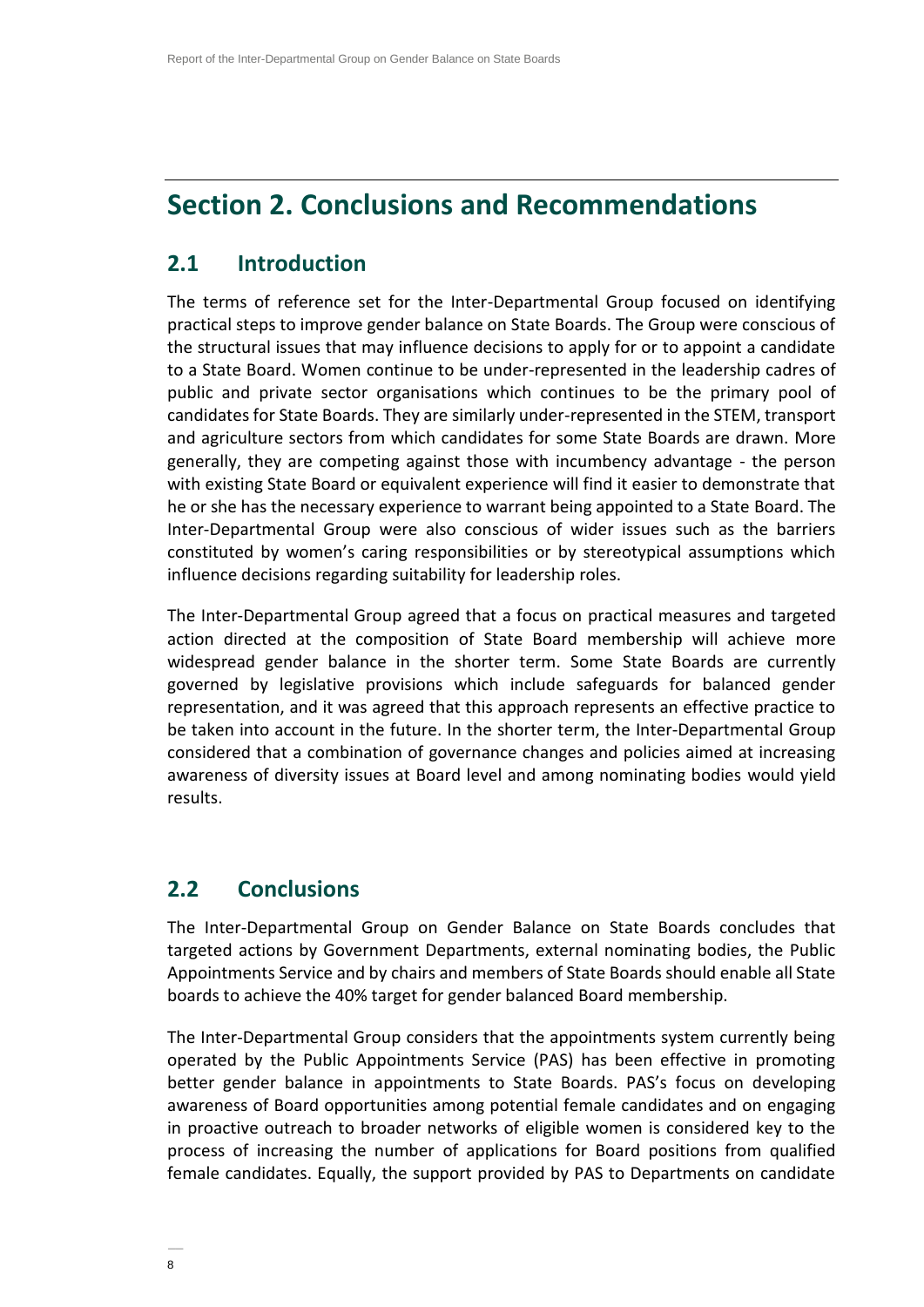specifications is also helping to increase the number of applications from female candidates.

However, barriers remain which are resulting in continuing gender imbalances on some State Boards. The factors which lead to gender imbalances in the membership of State Boards include the following:

- Lower numbers of applications from women for Board opportunities;
- No term limits on some Boards / tendencies to appoint members to some State Boards for long periods resulting in lower numbers of possible Board vacancies;
- The tendency for some external nominating bodies to nominate male candidates, particularly in sectors where women have historically been under-represented (this tendency occurs in reverse in sectors where women have historically been over-represented such as on certain health-related Boards);
- Overly narrow specifications regarding the skills needed, resulting in the exclusion of potentially qualified female candidates.

The Inter-Departmental Group considers that the achievement of better gender balance on State Boards will require Government Departments and Public Agencies to give greater visibility to this requirement both so that external nominating bodies are aware of it when nominating potential candidates and so that eligible women have greater awareness of potential vacancies.

Following consideration by Government of its recommendations, the Department of Justice will prepare an implementation plan, in consultation with the State Board Liaison Officers of each Department, of actions to be implemented by all relevant public bodies. It is proposed that a further review of progress be made by end 2019 and submitted to Government in early 2020.

### **2.3 Recommendations**

It is the view of the Inter-Departmental Group that implementation of the following recommendations would address the factors which are leading to gender imbalances in the membership of certain State Boards.

#### 2.3.1 Reporting

In view of the importance of maintaining visibility on the importance of promoting better gender balance on State Boards and of reaching the 40% target, the Inter-Departmental Group recommends that: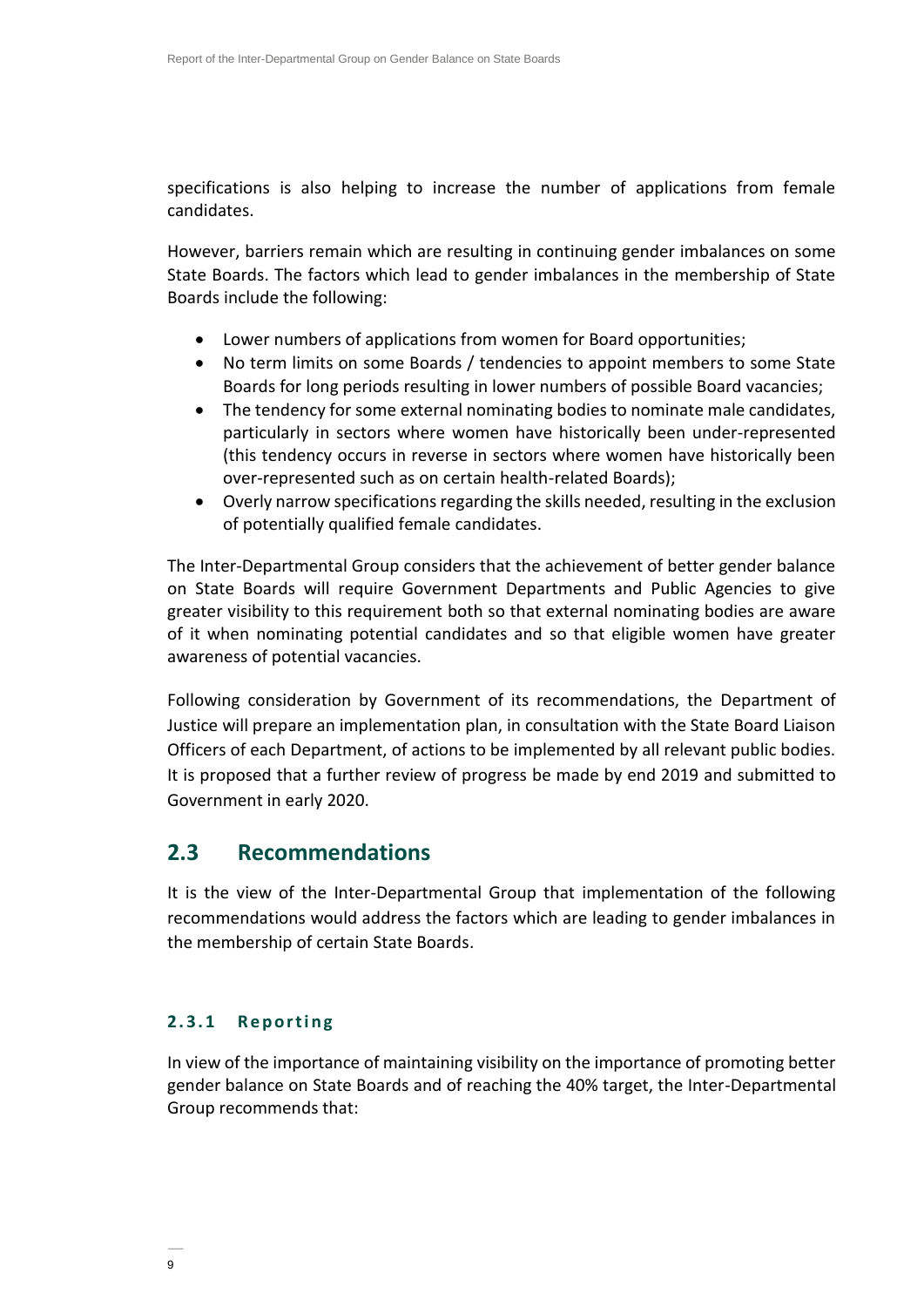- **All Government Departments should be required to report in their annual reports on the gender balance of appointments made to State Boards under their responsibility in the previous year.**
- **All Government Departments should be required to report in their annual reports in particular on any State Boards which continue to have either an allmale or all-female membership. They should set out the measures planned to introduce better gender balance onto such Boards.**
- **Where the membership of the State Board has not reached the 40% target, all Government Departments should be required to set out the measures that they are taking to promote better gender balance.**
- **All State Boards should be required to report annually on the gender composition of their membership. Where the Board has all-male or all-female membership or where it has not met the 40% target, the chair of the State Board should be required to report on any measures being taken to promote better gender balance in Board membership.**

#### **2 . 3 . 2 O u t r e a c h**

Reiterating the importance of promoting awareness of potential vacancies to women, as well as to women's and professional networks, the Inter-Departmental Group recommends that:

- **Government Departments and State Agencies should proactively promote awareness of potential Board vacancies including by:**
	- o **Consistently using the Public Appointments Service (PAS) website to advertise publicly for expressions of interest when vacancies arise and highlighting the requirement for gender balance;**
	- o **Encouraging professional bodies, third-level institutions and women's networks to put forward female nominees for Board places;**
	- o **Encouraging women retiring from the Civil and Public Service to register their interest in State Board vacancies with PAS, with similar initiatives for those retiring from the private sector, where possible.**

#### **2 . 3 . 3 T e r m s a n d C o n d i t i o n s**

In view of the need to increase turnover so to improve the gender balance on State Boards and as term limits constitute better governance overall, the Inter-Departmental Group recommends that: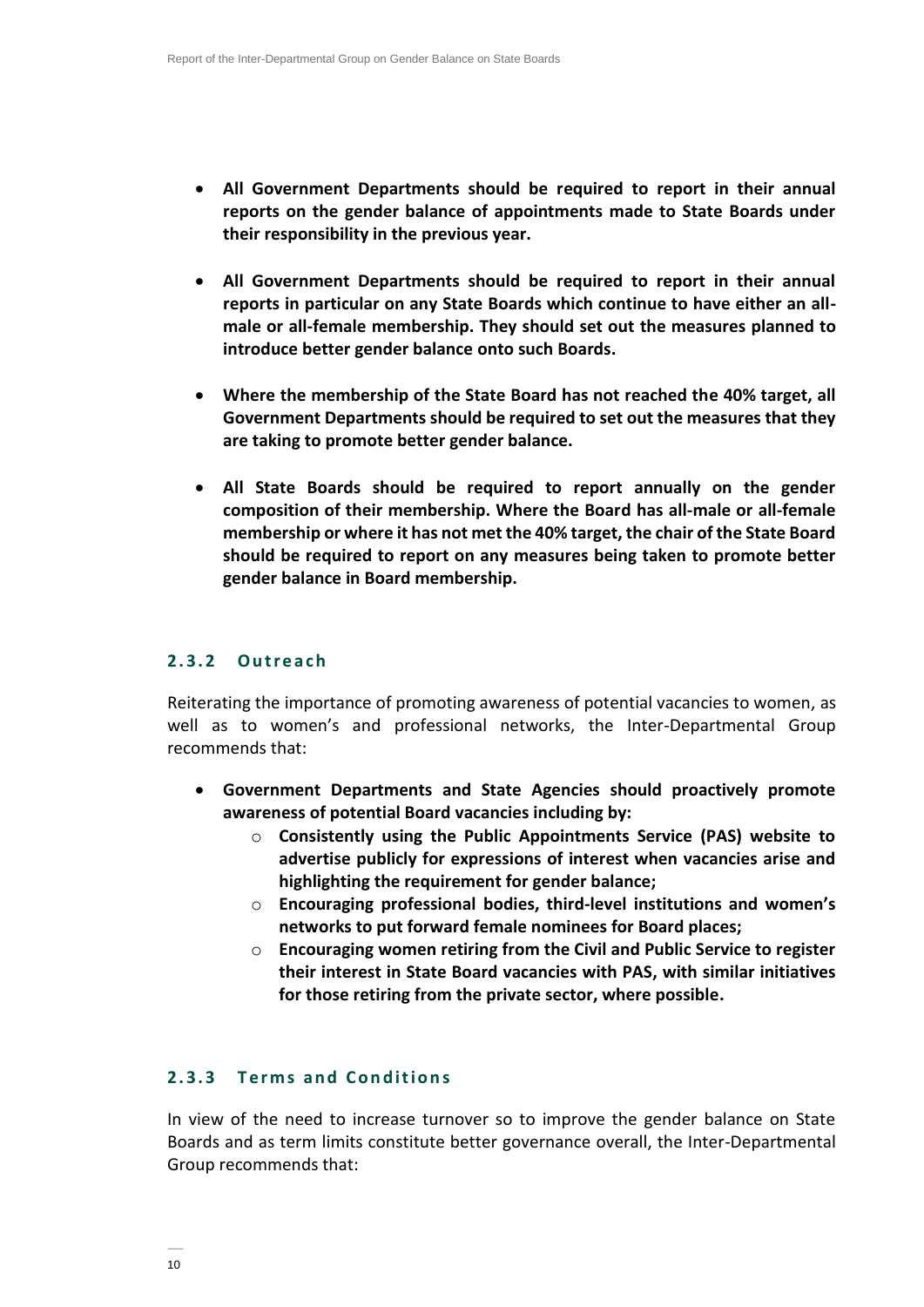- **Government Departments should vary the terms of board members from 5 years to 3-5 years;**
- **In situations where the Board composition remains seriously gender imbalanced, they should ordinarily limit the terms of Board members being appointed to 2 years until gender balance has been achieved.**

#### **2.3.4** Highlight gender balance when making appointments

In view of the strong signal that political support can give to the objective of promoting better gender balance on State Boards, the Inter-Departmental Group recommends that:

 **The current gender composition of a Board should be highlighted when making submissions to a Minister on appointments/re-appointments.**

#### **2. 3. 5 G o v e r n a n c e a n d c u l t u r e**

Promoting better gender balance contributes to better governance overall. In this context, the Inter-Departmental Group recommends that:

- **The Code of Practice for the Governance of State Bodies should be updated on a regular basis to keep pace with evolving good practice on skills mix, inclusiveness, diversity and gender.**
- **Each State Board should be required to adopt a Diversity and Inclusion Policy by 2020, including with regard to gender, setting out organisation-specific objectives in relation to Board composition on which the Board should report annually. Boards should be required to explain how they are using the Policy to comply with the requirement for gender balance.**
- **The current Board evaluation process should be strengthened to incorporate a detailed look at the gender, diversity and skills mix within a Board**, **including where relevant a critical assessment of the reasons why gender balance in Board membership has not yet been achieved.**

#### **2.3.6** Nominations by external nominating bodies

The decisions of external nominating bodies have a strong influence on the gender composition of many Boards and may hamper the Board in achieving better gender balance. For this reason, the Inter-Departmental Group recommends that: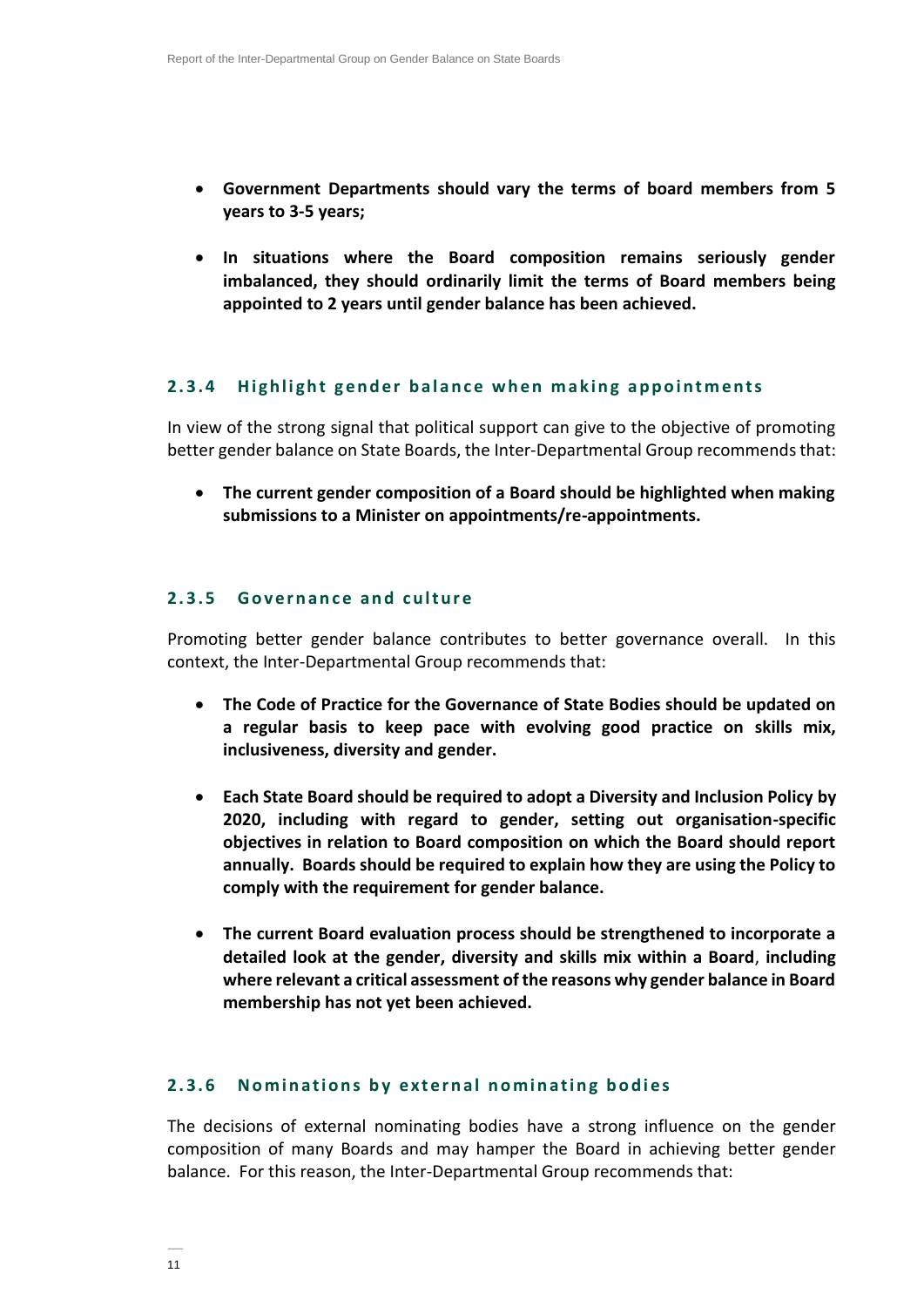- **External nominating bodies should be asked to submit both a male and a female candidate for a potential vacancy, unless precluded from nominating more than one person at a time.**
- **Departments and Public Agencies should place a focus in their engagement with external nominating bodies on the objective of promoting better gender balance in nominations to State Boards.**

#### **2.3.7 Emphasise diversity and skills mix on Boards**

Government Departments can play a vital role in promoting better gender balance on State Boards through their engagement with Boards and other stakeholders. In this context, the Inter-Departmental Group recommends that:

 **Government Departments should undertake a package of measures to promote better gender balance on State Boards under their auspices, including discussing gender balance and skills mix with Chairs, encouraging Chairs to undertake inclusive leadership training, including on gender, and examining how to broaden the criteria for Board membership to attract non-traditional applicants.**

#### **2.3.8 Training interventions**

In view of the incumbency advantage enjoyed by those with existing Board experience and the importance of supporting new candidates to apply for Board positions, the Inter-Departmental Group recommends that:

 **Mentoring and shadowing programmes should be developed, with the support of the PAS, to support women interested in applying for Board positions to gain experience with regard to serving on a State Board.**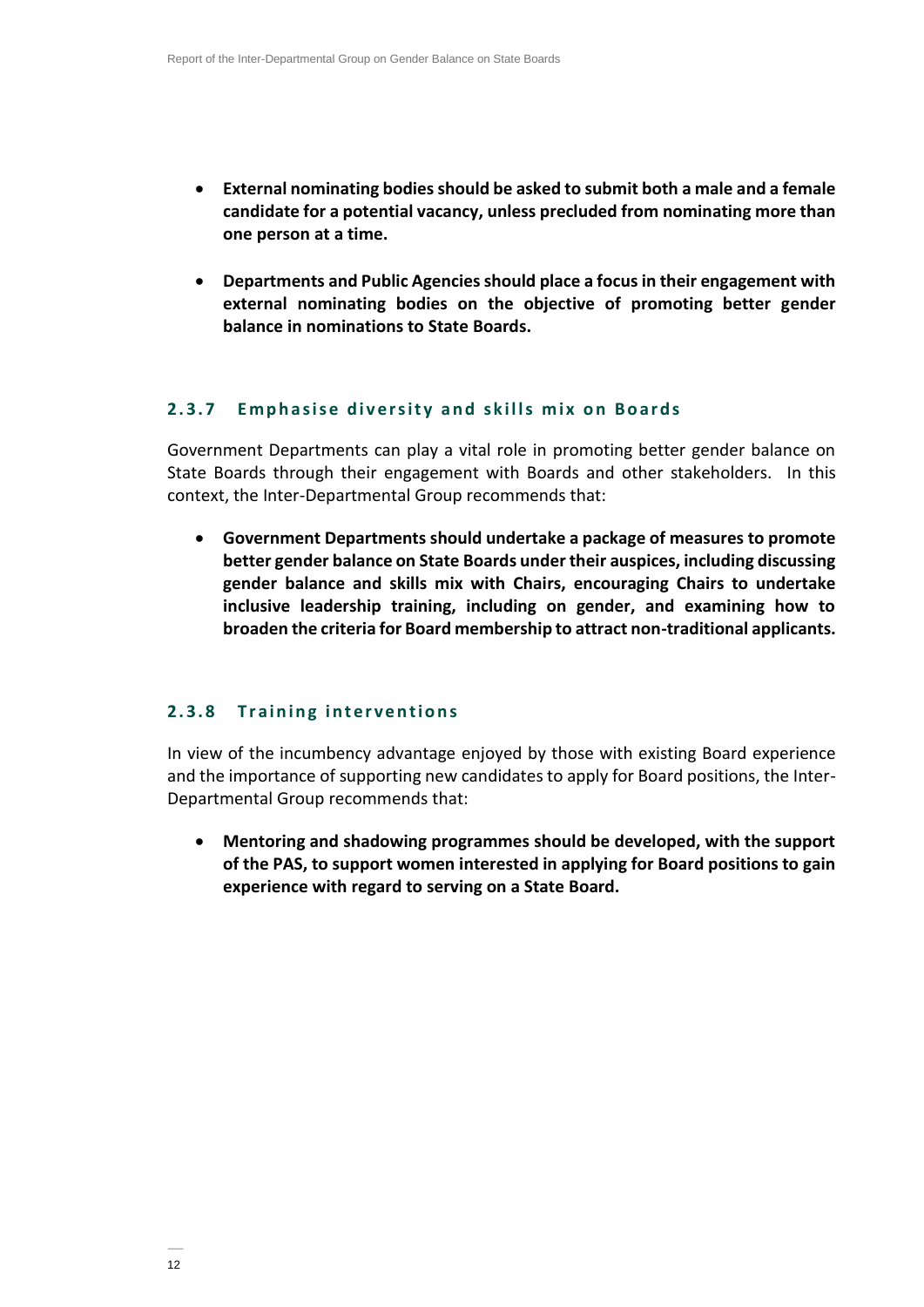# **Annex A**

# **Table: Gender Balance on State Boards 1995-2018**

| Year              |                            | <b>Feb 1995</b> | <b>December</b> | <b>December</b> |
|-------------------|----------------------------|-----------------|-----------------|-----------------|
|                   |                            |                 | 2011            | 2018            |
| Number of Boards  |                            | $\ast$          | 272             | 232             |
| <b>Boards</b>     | Non-vacant Boards          | $\ast$          | 268             | 225             |
| Meeting 40%       | Boards meeting             | $\ast$          | 84              | 107             |
| target            | target                     |                 |                 |                 |
|                   | % of boards meeting        |                 | 31.7%           | 47.6%           |
|                   | targets                    |                 |                 |                 |
| <b>Board</b>      | <b>All Serving Members</b> | 3,367           | 3,162           | 2,610           |
| <b>Membership</b> | <b>Females</b>             | 740             | 1,073           | 1,082           |
|                   | Males                      | 2,627           | 2,089           | 1,528           |
|                   | % Female                   | 22.0%           | 33.9%           | 41.5%           |
|                   | % Male                     | 78.0%           | 64.1%           | 58.5%           |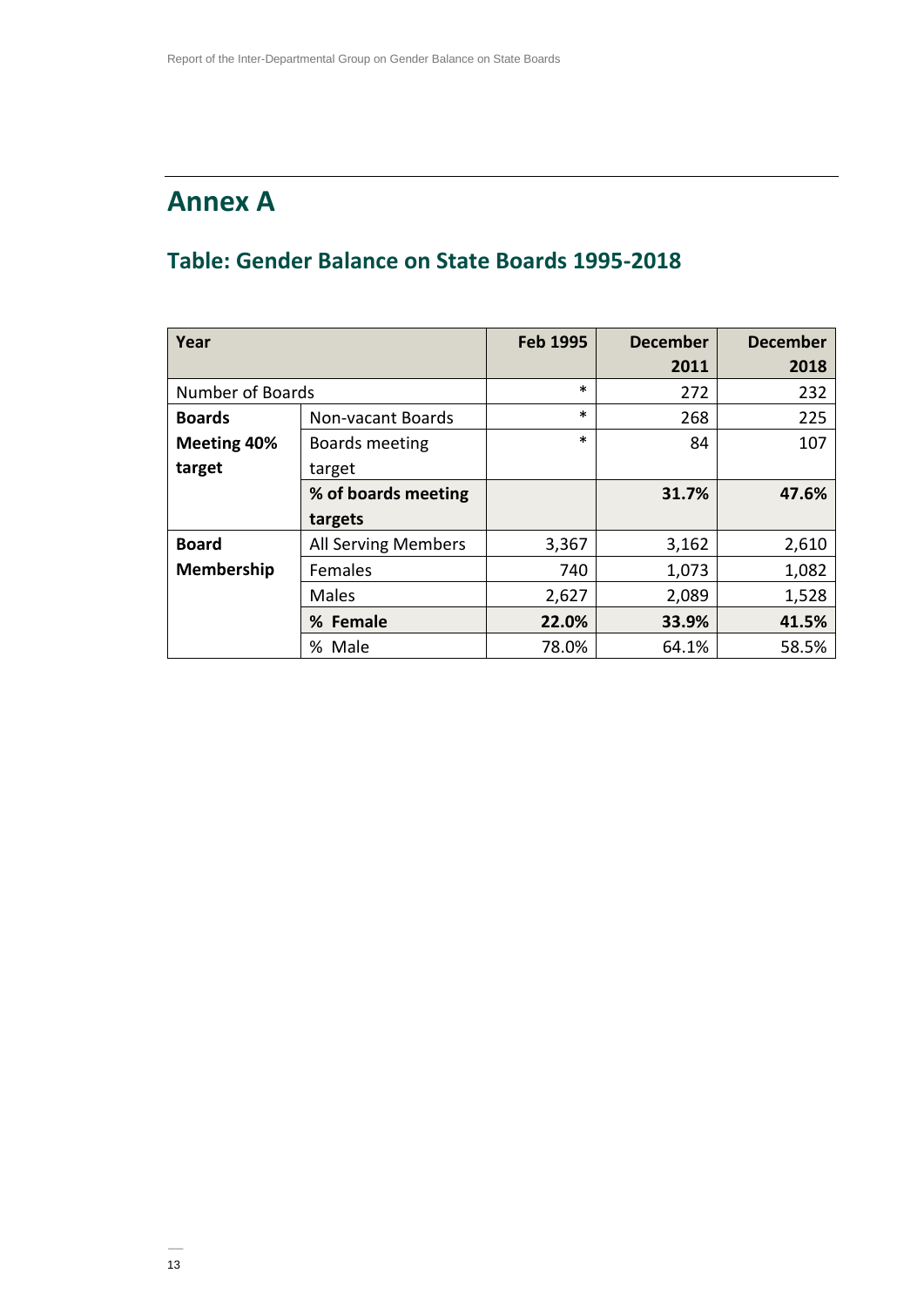# **Appendix I: Outline Workplan**

#### **AGREED 13.02.2019**

#### December 2018

#### Secretariat

 Draft ToR, workplan and letters seeking nominations from PAS and relevant Departments, and submit for approval.

#### January 2019

#### Secretariat

- Agree date of first meeting.
- Subject to approval, issue letters to PAS and relevant Departments seeking nominations to IDG.
- Confirm nominations from PAS and all relevant Departments.
- Compile State Board gender balance statistics as of 31 December 2018. Analyse State board membership and appointments trends since 2013. Identify the boards and sectors that have made greatest progress. Consult Departments to identify what measures were taken at Department or Agency level to support these changes.

#### February 2019

IDG Meeting 1:

- Agree ToR and workplan.
- Presentation from Secretariat on trends in gender balance on State boards, and measures taken by Departments.
- Discussion of effective measures and possibilities for mainstreaming.
- Arrange date for  $2^{nd}$  meeting.

IDG

- Provide material on measures and mainstreaming approaches to Secretariat.
- Submit draft recommendations.

#### Secretariat

 Write up measures and mainstreaming approaches (part I of draft report) and draft recommendations and priorities (part II of report).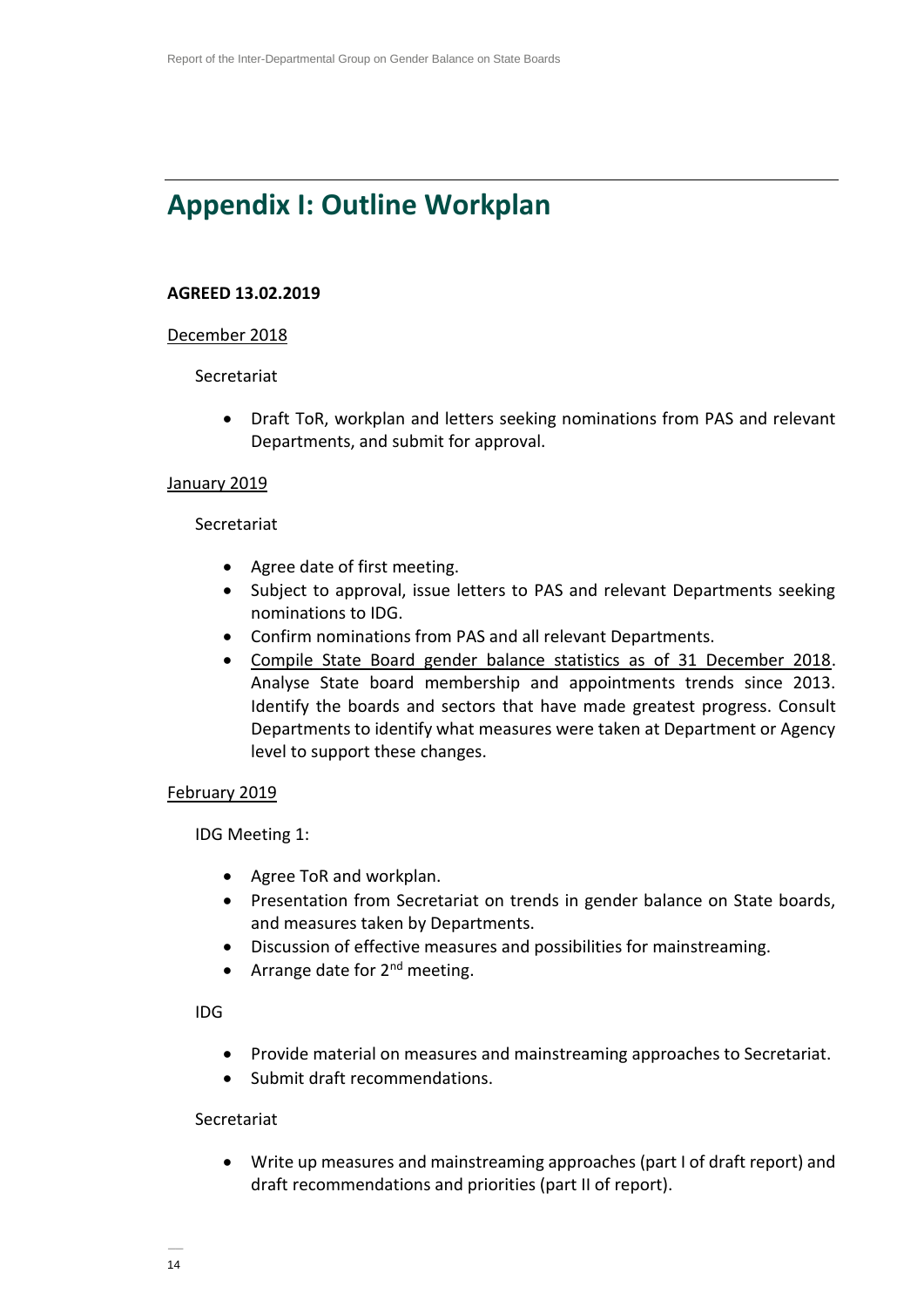#### March 2019

IDG Meeting 2:

- Review measures and mainstreaming approaches (part I of draft report).
- Discuss & agree recommendations and priorities (part II of report).
- Arrangements to finalise report & implementation plan, and approve by written agreement.

#### Secretariat

- Finalise report (IDG to agree by written procedure).
- Prepare draft implementation plan based on report (IDG to agree by written procedure).

IDG

- Agree report by written procedure.
- Agree draft implementation plan by written procedure.

#### Secretariat

- IDG chair to submit report to Ministers.
- Submit proposal to Govt.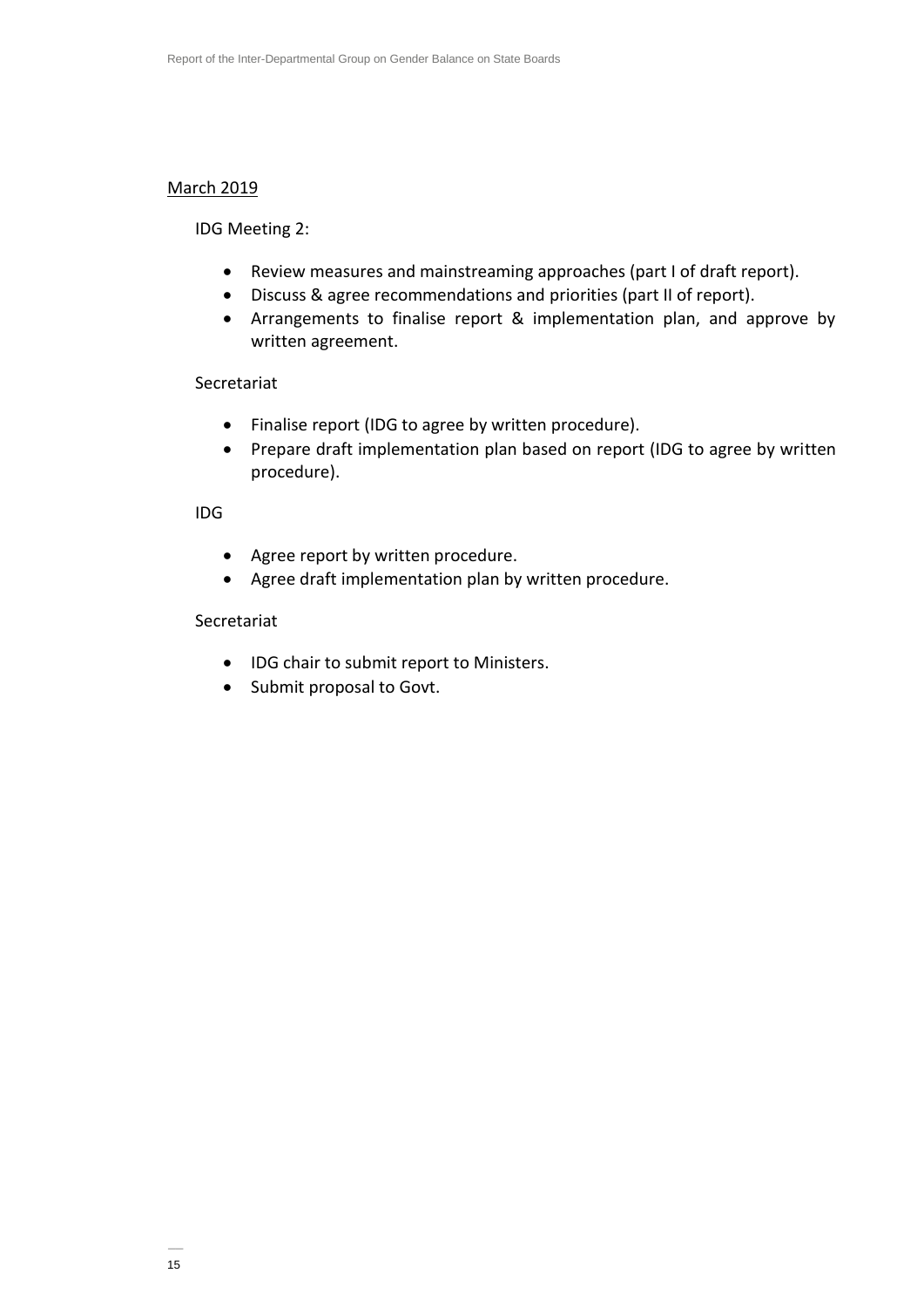# **Appendix II: Review of measures and mainstreaming approaches**

The Inter-Departmental Group completed questionnaires aimed at identifying measures to promote better gender balance on State Boards. In some instances, these questionnaires reflect views solicited from Public Agencies. Ideas identified in questionnaires as well as ideas discussed during the Inter-Departmental Group's meetings are set out below.

### **1. Aim to increase applications from women**

#### **1.1 Outreach**

- a) Mainstream good practice already used by Departments: Permanent link to PAS State Boards website on the Department's website; Prominent State Board vacancies link on the Department's website.
- b) Consistently use the Public Appointments Service (PAS) website www.stateboards.ie to advertise publicly for expressions of interest in appointments to boards when vacancies arise, highlighting the requirement for gender balance in the advertisements. This improves transparency and ensures gender balance is emphasised from the start of the PAS process.
- c) When advertising State Board positions on Public Jobs, an email should also issue to all the stakeholders from the relevant Department, highlighting the vacancies, enumerating the relevant skill sets and also including a reference to the fact that there is a move towards ensuring 40% gender balance. This would ensure stakeholders are aware of the vacancy, and notwithstanding the need for 'best person for the job', the inclusion of gender balance would signal a more open approach, thus encouraging qualified women to apply.
- d) Encourage professional bodies and third-level institutions in occupations and sectors where females are strongly represented, such as the legal profession, teaching, accountancy, quality, HR, nursing, some areas of science, etc., to put forward nominees for Board places.
- e) Serving board members could be invited to encourage women in their professional and personal networks to consider applying for State Board membership.
- f) Consider raising awareness of State Boards on media and through partnership with representative groups (PAS), or at participation in trade shows.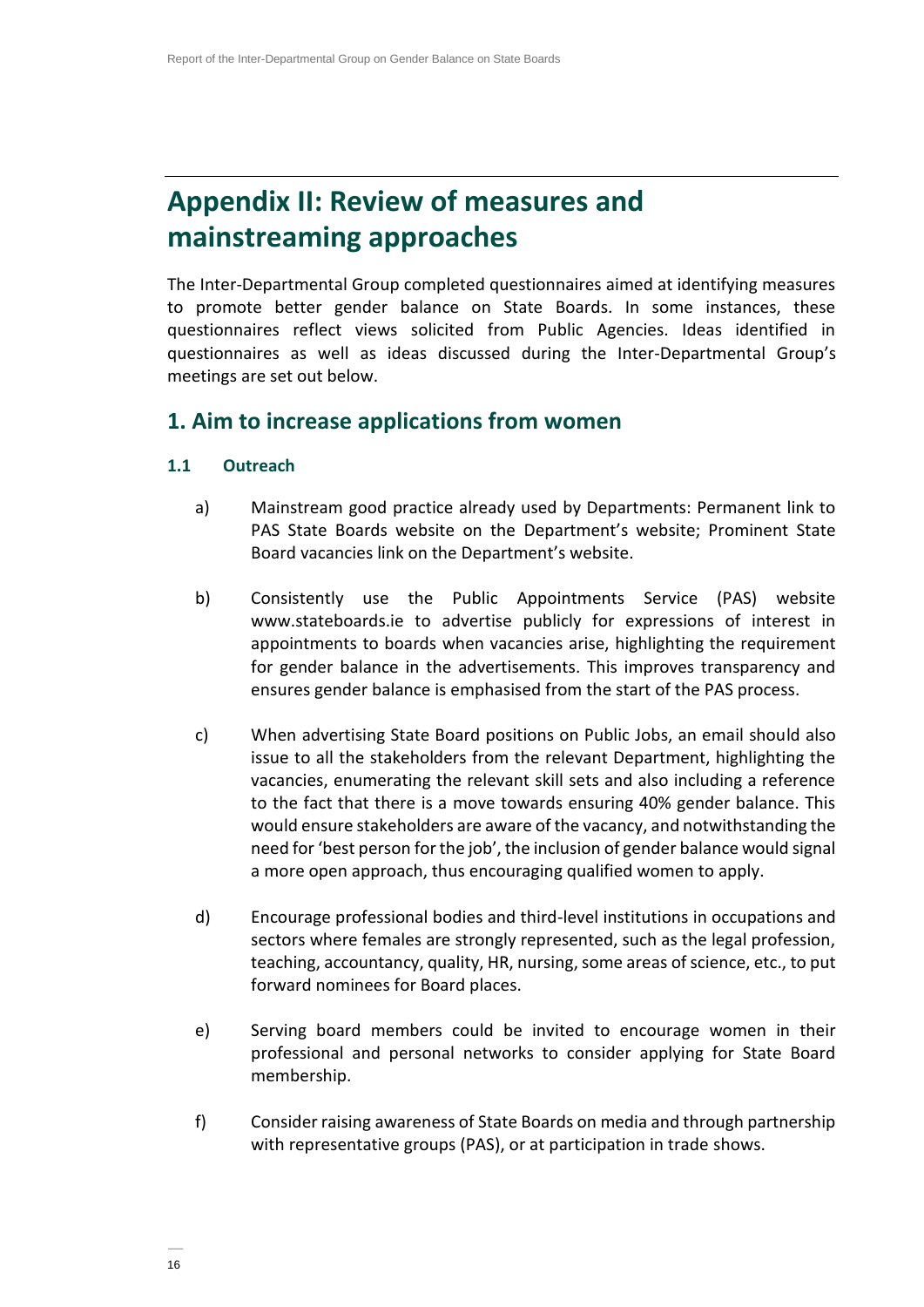- g) Commission an executive search firm to identify a pool of 250-500 female potential board members, who would be invited to serve on boards. Similarly approach accountancy firms, investment banks and advisory firms for potential board members.
- h) Highlight the gender balance requirement in the public advertisement process seeking applications.
- i) Review the essential and desirable skills and experience for Board positions. Guard against describing requirements too narrowly when advertising positions through PAS, possibly discouraging applicants with adequate experience.
- j) The www.stateboards.ie website should provide public access to a list of all State Boards and include an indication of trends in gender balance and links to the relevant Board websites with more detailed information on board membership.
- k) Encourage women retiring from the Civil and Public Service who have a wealth of relevant experience to register their interest in State Board vacancies with PAS. This information could be included, for example, in retirement preparation courses.

#### **1.2 Training interventions**

- l) Consider an apprenticeship or sponsorship programme for State Boards to address pipeline issues, e.g. as in Scotland.
- m) Consider developing a 'board ready' programme for aspiring board members, to encourage women candidates. PAS also provides roadshows and talks on board membership.

#### **1.3 Terms and conditions**

- n) Vary the terms of board members from 5 years to 3-5 years. A reduced time commitment may be an incentive to encourage greater numbers of women and men to apply.
- o) Increase board remuneration and permit board members to hold 3-4 directorships, currently limited to 2 under PAS guidelines, to create a greater financial incentive and attract more female candidates.
- p) Where a State Body is falling short of public policy requirements in relation to board-level gender balance, or failing to meet the targets set out in its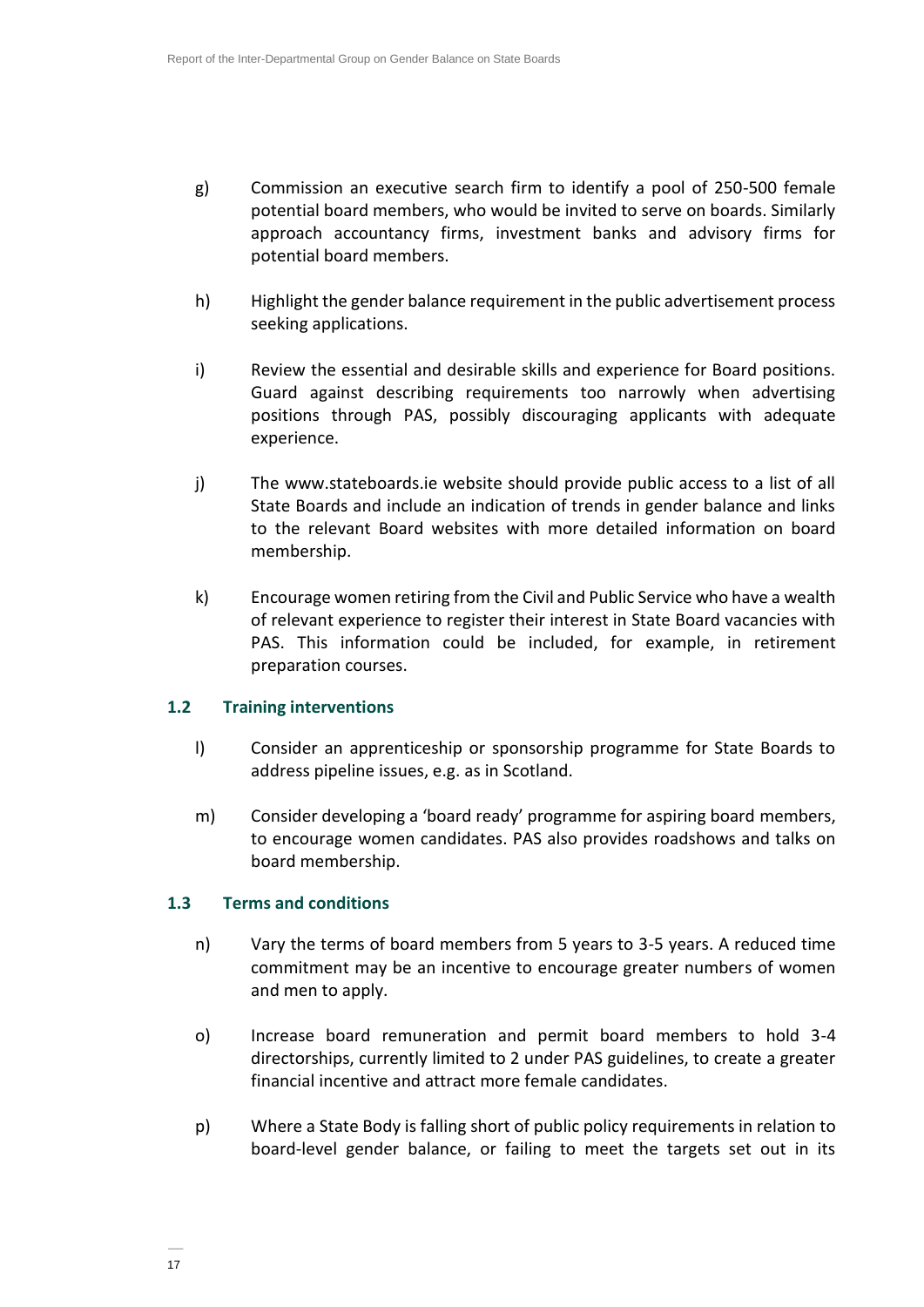Diversity and Inclusion Policy, all Board Directorships should be considered for appointment/re-appointment/rotation on an annual or biennial basis.

q) Surveying women currently serving on State boards on their experiences could identify their career pathways to board membership.

# **2 Highlight gender balance when making appointments**

#### **2.1 Non-Legislative measures**

- r) Through political leadership, create a climate where women feel encouraged to apply for Board vacancies. This involves the Government and Ministers in leading on the issue of gender balance and in appointing members of the under-represented gender to boards in greater numbers. Chairs and board members need to show leadership in encouraging women to put themselves forward for appointment to the boards on which they serve.
- s) Highlight the current gender balance of the board when making submissions to Ministers on appointments/reappointments.
- t) A representative of the Department and the Chair of the board should sit on an assessment panel convened by PAS to shortlist a panel of suitably qualified candidates, and care is taken to provide a gender-balance shortlist to the Minister. A clear policy and set of procedures is put in place and consistently followed across all relevant line divisions of the Department.
- u) Appoint women Chairs, to foster a climate where women feel encouraged to apply for Board vacancies.

#### **2.2 Legislative measures**

- v) Specifying in legislation the minimum number of board members who should be of each gender. For example, for a 13 member board to meet the 40% target, it must have not less than 6 men and not less than 6 women. The Arts Council and the Heritage Council also have the requirement for gender balance written into their legislation.
- w) More generally, examine the enabling instruments for State Boards and identify those which are silent on gender. Examine statistics to see if boards whose legislation is silent on gender are more, or less, likely to meet the gender balance target. Develop a composite piece of legislation to address gender balance on these boards.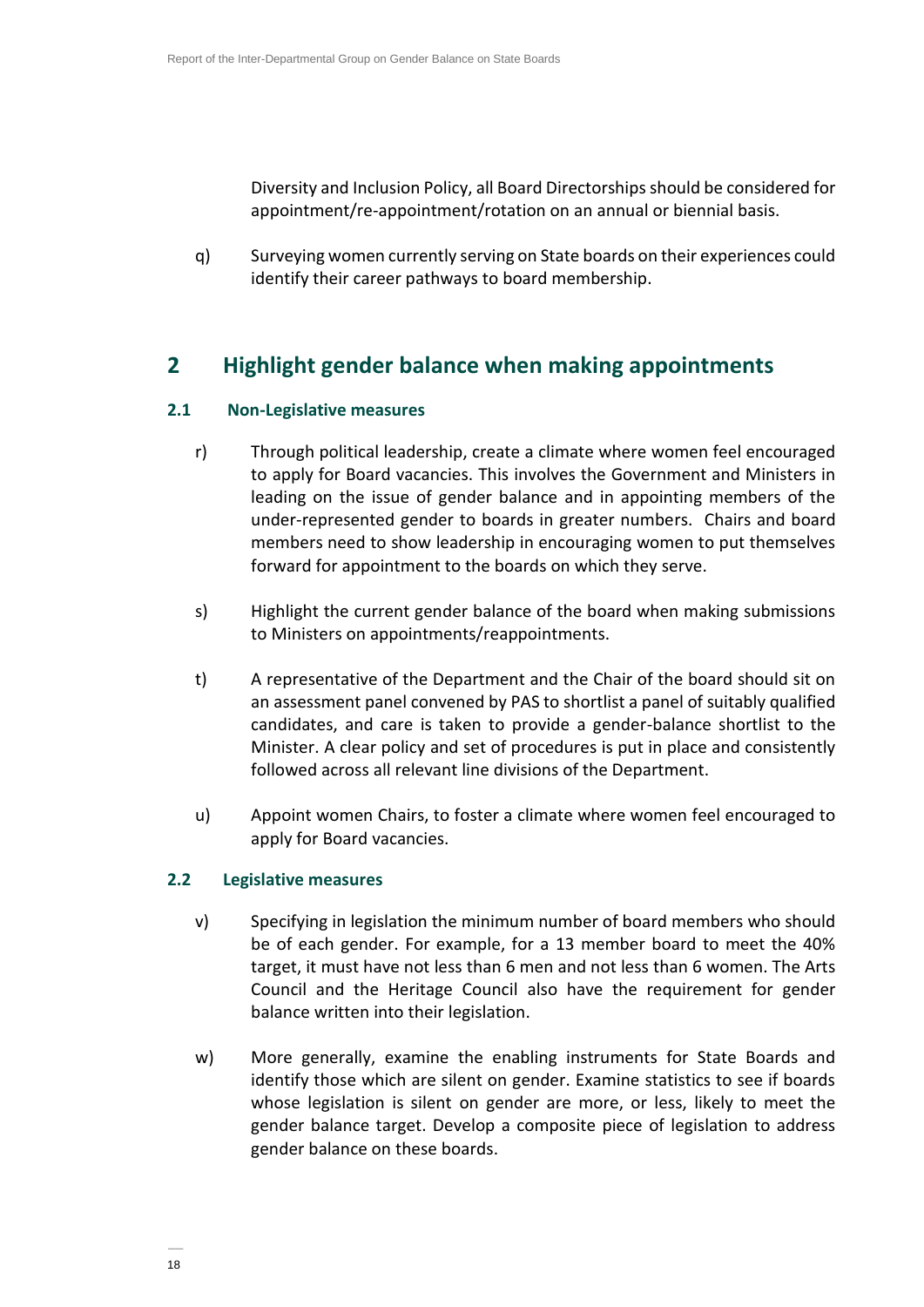- x) Examine legislation setting out nominating rights for external bodies, to see if guidance can be incorporated to underpin the skills profile of the candidate sought and encourage a more gender-balanced slate of nominees.
- y) Consider worker participation legislation to see if gender balance in such appointments can be improved.

#### **2.3 Governance and Culture**

- z) Update the Code of Practice for the Governance of State Bodies**<sup>2</sup>** (CPGSB) on a more regular basis, to keep pace with evolving good practice in the area of inclusiveness and diversity, and gender.
- aa) Under the Code of Practice for the Governance of State Bodies (CPGSB), board members are typically appointed for a term of 5 years (renewable). In comparison, directors are subject to annual re-election under the UK's Corporate Governance Code issued by the Financial Reporting Council (FRC) Code, which is the reference for Irish listed companies. A 5-year rule may retard progress towards meeting gender balance objectives and its removal could clear the way for faster progress and incentivise changed behaviour in board appointments.
- bb) Hold regular workshops for Boards on governance in general, with a particular focus on the role of the Board, its relationship with the Executive and their respective legal responsibilities, and equality issues. These workshops should also have an emphasis on issues relating to bullying, abuse of power and sexual harassment in the workplace. This would aim to improve awareness and compliance.
- cc) Ask Boards to develop gender policies.
- dd) Introduce an explicit requirement for State Boards to adopt a Diversity and Inclusion Policy, including in regard to gender. These policies should include linkages to the National Strategy for Women and Girls, and a series of organisation-specific objectives, including in relation to Board composition and senior executive leadership. The annual reports should outline how the policy is being implemented, and the progress made against the objectives.
- ee) Strengthen the current Board Evaluation Process to incorporate a detailed look at gender and skill mix, and use this as an opportunity to seek strategies, actions and targets to address gaps.

l

**<sup>2</sup>** Revised Code of Practice for the Governance of State Bodies, accessed at

https://www.per.gov.ie/en/revised-code-of-practice-for-the-governance-of-state-bodies/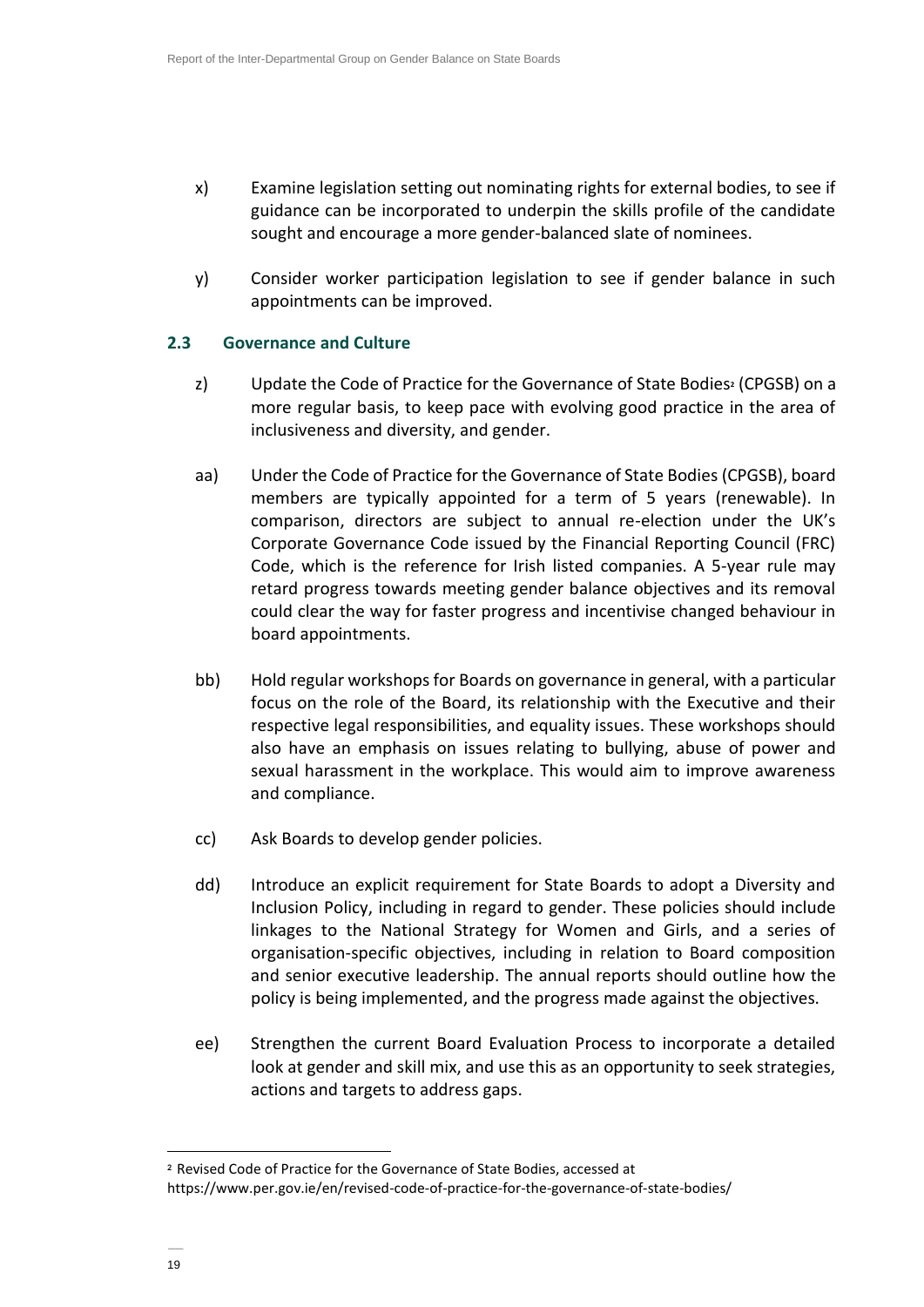ff) Mainstream good practice already used by Departments: Quarterly working groups on Corporate Governance; and Annual agencies' workshop.

# **3 Improve gender balance in nominating bodies' and exofficio appointments**

#### **3.1 Nominations by external bodies**

- gg) Ask external nominating bodies to submit both a male and a female candidate.
- hh) Mainstream good practice already used by Departments: Engage Chair to seek cooperation of external nominating bodies.
- ii) In approaching external nominating bodies, highlight Central Bank Commission's message that more diverse boards are more likely to make better decisions.

#### **3.2 Worker-directors**

jj) Ask trades unions to consider gender balance when nominating members for worker-director positions.

#### **3.3 Semi-State companies**

kk) Departments and NewEra should remind semi-state companies of the need to promote gender balance in appointments to their boards.

#### **3.4 Ex-officio appointments**

- ll) Encourage Departments and Agencies to submit both a male and a female candidate for ex-officio appointments.
- mm) All Government Departments and State Bodies should have diversity/Gender Balance groups, allied to a visible Management Board commitment to Gender Balance, to ensure that Gender Balance does not get lost among other issues. Management Boards and Management Teams in State Bodies need to demonstrate visible commitment and promote a whole of organisation approach to change the culture around Gender Balance, in order to bring more women forward to apply for positions.
- nn) Examine the legislative basis for ex-officio appointments and externally nominated candidates could indicate scope to extend the pool of potential nominees, such as women in various roles across the nominating organisation.